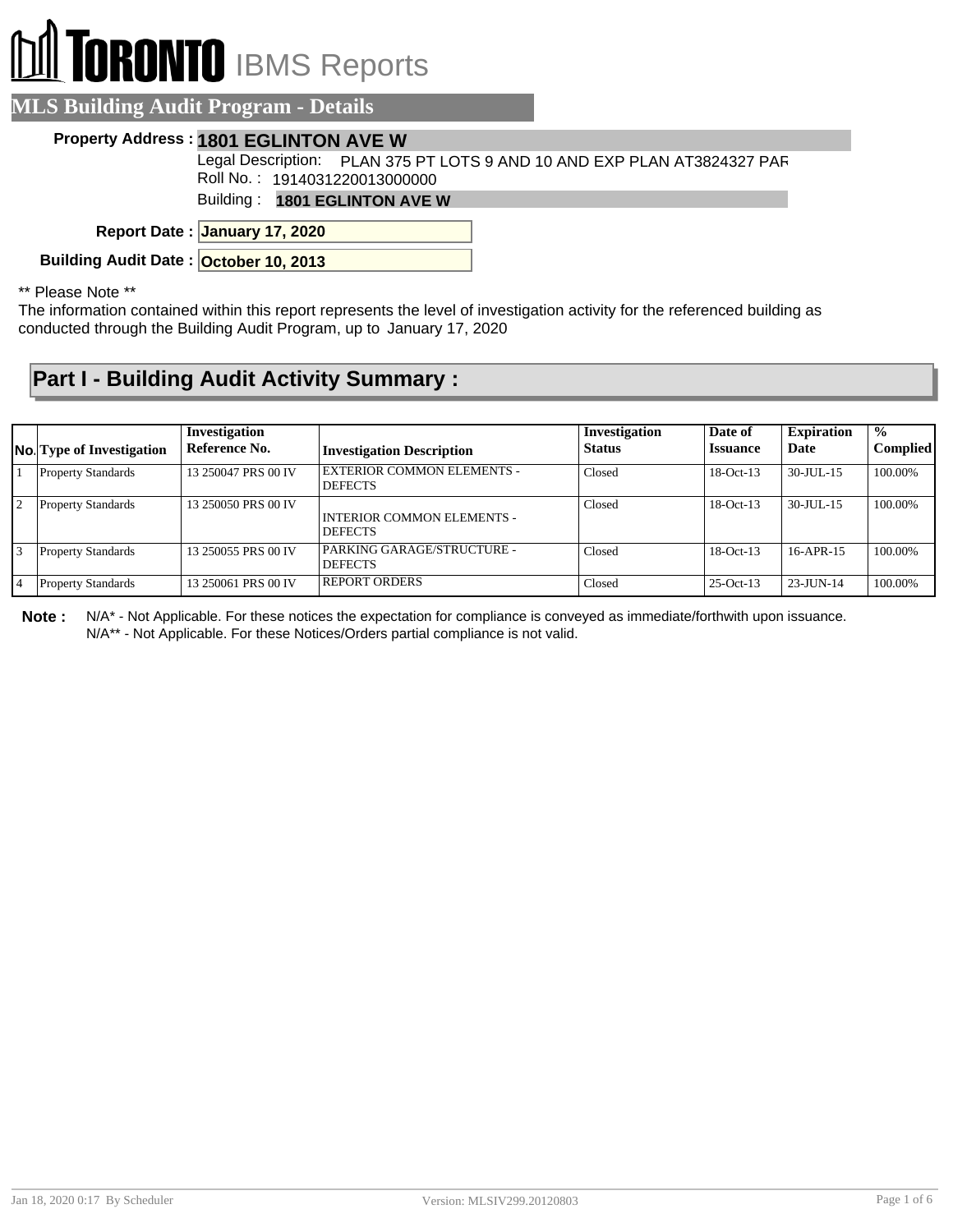## **Part II - Building Audit Details for Property Standards Orders :**

| 'Type of<br>No. Investigation | <b>Investigation</b><br>Reference No. | <b>Investigation Description</b> | <b>Investigation Date of</b><br>Status | <b>Ilssuance Date</b> | <b>Expiration</b> | <b>Next Scheduled</b><br><b>Inspection Date</b> |
|-------------------------------|---------------------------------------|----------------------------------|----------------------------------------|-----------------------|-------------------|-------------------------------------------------|
| Property Standards            | 13 250061 PRS 00 IV REPORT ORDERS     |                                  | Closed                                 | 25-Oct-13 23-JUN-14   |                   | 18-Jun-14                                       |

**0 1 No. of defects that remain outstanding : No. of defects contained within the Order :**

|     | <b>Deficiency Details</b>                                                                                                                                                                                                                                                                                                                                                                                                                                                                                                                                                                                                                                                                                                                      |          |                  |
|-----|------------------------------------------------------------------------------------------------------------------------------------------------------------------------------------------------------------------------------------------------------------------------------------------------------------------------------------------------------------------------------------------------------------------------------------------------------------------------------------------------------------------------------------------------------------------------------------------------------------------------------------------------------------------------------------------------------------------------------------------------|----------|------------------|
| No. | <b>Violation/Defect</b>                                                                                                                                                                                                                                                                                                                                                                                                                                                                                                                                                                                                                                                                                                                        | Location | <b>Status</b>    |
|     | Immediate action has not been taken to eliminate an unsafe condition. Where window air-<br>conditioners installation prevents a safety device from being installed a report is required to be<br>submitted to the Officer for evaluation and approval by a professional or other certified person<br>confirming that the installation of the air-conditioner has been done safe and securely; that there<br>are no openings greater than one hundred (100) millimetres adjacent to the air conditioning unit<br>and that the electrical supply and distribution in the suite is capable of safely operating the air<br>conditioning unit. Also it must address any remedial action that must be taken in order to maintain<br>its safe manner. |          | Substantially Co |
|     | WINDOW LOCKING DEVICES                                                                                                                                                                                                                                                                                                                                                                                                                                                                                                                                                                                                                                                                                                                         |          |                  |
|     | A window(s) which is capable of being opened, and is located in excess of two (2) metres from the<br>finished grade, is not equipped with safety devices which would prevent any opening greater than<br>one hundred (100) millimeters. A report is required to be submitted to the Officer for evaluation<br>and approval by a professional or other certified person confirming that acceptable safety devices<br>have been installed on all subject windows in an acceptable manner, and that the subject<br>windows are not capable of being opened in excess of one hundred (100) millimeters.                                                                                                                                            |          |                  |

| Type of<br><b>No. Investigation</b> | Investigation<br>Reference No. | <b>Investigation Description</b>                                 | <b>Investigation Date of</b><br><b>Status</b> | <b>Issuance Date</b> | Expiration        | <b>Next Scheduled</b><br><b>Inspection Date</b> |
|-------------------------------------|--------------------------------|------------------------------------------------------------------|-----------------------------------------------|----------------------|-------------------|-------------------------------------------------|
| Property Standards                  |                                | 13 250047 PRS 00 IV EXTERIOR COMMON ELEMENTS -<br><b>DEFECTS</b> | Closed                                        | 18-Oct-13            | $ 30 - JUL - 15 $ |                                                 |

**No. of defects contained within the Order :**

**No. of defects that remain outstanding :**

| -- | 6 |  |
|----|---|--|
|    |   |  |

|               | <b>Deficiency Details</b>                                                                                                                                                                                                                                                                               |                            |               |
|---------------|---------------------------------------------------------------------------------------------------------------------------------------------------------------------------------------------------------------------------------------------------------------------------------------------------------|----------------------------|---------------|
| No.           | <b>Violation/Defect</b>                                                                                                                                                                                                                                                                                 | Location                   | <b>Status</b> |
|               | The exterior walls and their components are not being maintained in good repair. Namely: East<br>side of building. Damaged stucco finish on exterior wall.                                                                                                                                              | East Side of Building      | Closed        |
| $\mathcal{P}$ | The yards and /or other part of property is not being kept clean and free from accumulation of<br>junk, rubbish, brush, refuse, litter, garbage and/or other debris. Namely: East side of building.<br>Accumulation of rubbish and litter on the interlocking stone walkway. This area must be cleaned. | East Side of Property      | Closed        |
| 3             | The exterior surface of the building shall be maintained free of stains. Namely: Exterior walls at<br>the front entrance to the building need painting/refinishing.                                                                                                                                     | Front                      | Closed        |
| 4             | Exterior door has defective hardware. Namely: South side of building. Exit door closer is broken.                                                                                                                                                                                                       | South Side of Building     | Closed        |
| 5             | Immediate action has not been taken to eliminate an unsafe condition. Namely: South side of<br>building. Cable extention wire hanging from window to window. Cable must be removed from<br>exterior wall.                                                                                               | South Side of Building     | Closed        |
| 6             | Dwelling unit window that is capable of being opened has no screen. Namely: Throughout<br>building. Replace all damaged or missing window screens.                                                                                                                                                      | <b>Throughout Building</b> | Closed        |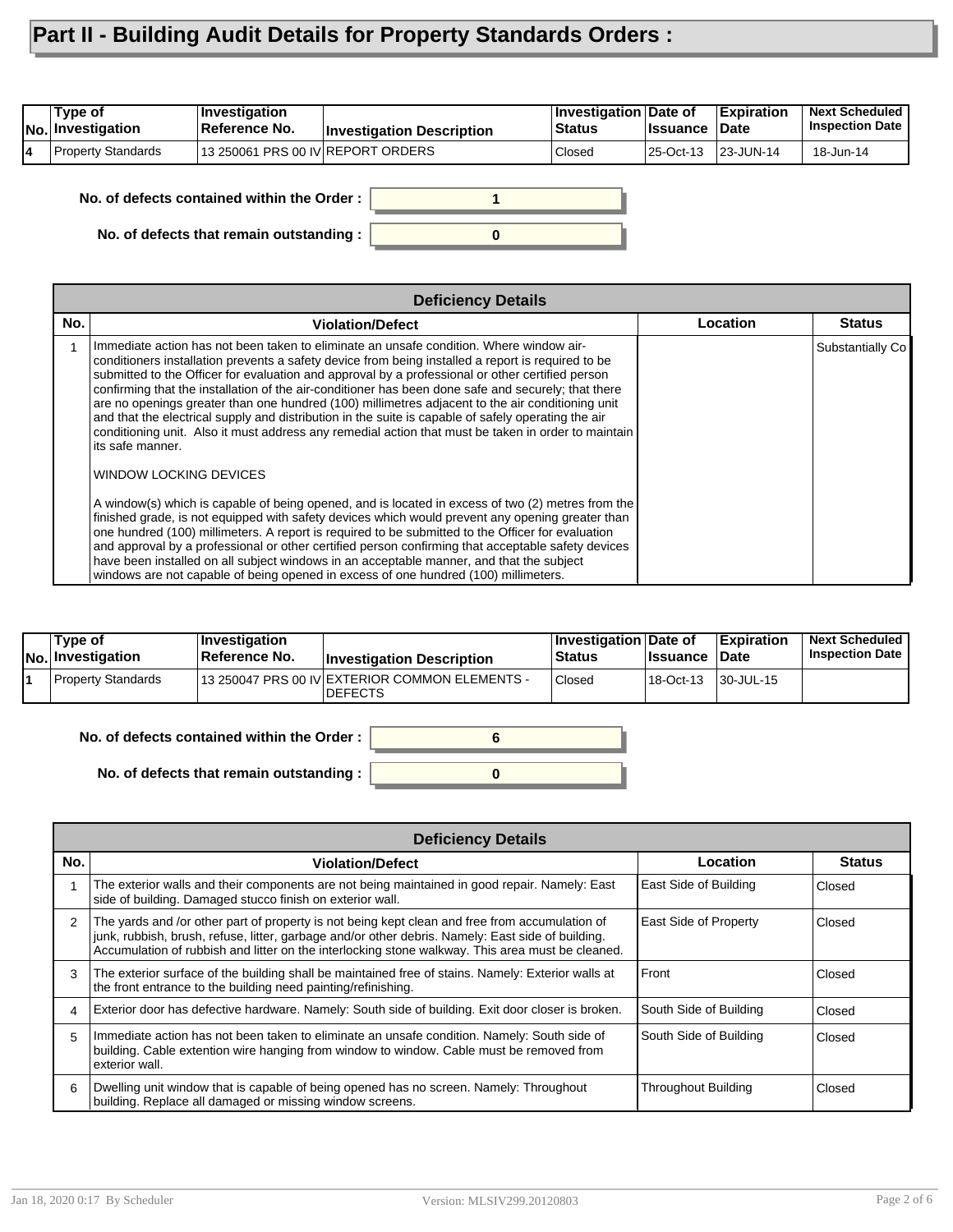|  | Tvpe of<br>No. Investigation | $\vert$ Investigation<br><b>∣Reference No.</b> | <b>Investigation Description</b>                                 | <b>∐nvestigation Date of</b><br>∣Status | <b>Issuance Date</b> | <b>Expiration</b>      | <b>Next Scheduled</b><br><b>Inspection Date</b> |
|--|------------------------------|------------------------------------------------|------------------------------------------------------------------|-----------------------------------------|----------------------|------------------------|-------------------------------------------------|
|  | Property Standards           |                                                | 13 250055 PRS 00 IV PARKING GARAGE/STRUCTURE -<br><b>DEFECTS</b> | Closed                                  | 18-Oct-13            | <sup>1</sup> 16-APR-15 | 18-Apr-15                                       |

| No. of defects contained within the Order : $\vert$ |  |
|-----------------------------------------------------|--|
| No. of defects that remain outstanding :            |  |

|     | <b>Deficiency Details</b>                                                                                                                                                                                                                                                                                |          |               |  |  |  |
|-----|----------------------------------------------------------------------------------------------------------------------------------------------------------------------------------------------------------------------------------------------------------------------------------------------------------|----------|---------------|--|--|--|
| No. | <b>Violation/Defect</b>                                                                                                                                                                                                                                                                                  | Location | <b>Status</b> |  |  |  |
|     | The parking or storage garage columns from floor level to a height of sixty (60) centimeters are<br>not painted black.                                                                                                                                                                                   | Garage   | Closed        |  |  |  |
| 2   | Pedestrian exit door within the parking or storage garage is not clearly visible.                                                                                                                                                                                                                        | Garage   | Closed        |  |  |  |
| 3   | The parking or storage garage walls from floor level to a height of sixty (60) centimeters are not<br>painted black.                                                                                                                                                                                     | Garage   | Closed        |  |  |  |
| 4   | Lighting in a garage is provided at less than 50 lux. Also replace all burnt out bulbs.                                                                                                                                                                                                                  | Garage   | Closed        |  |  |  |
| 5   | The property is not maintained and/or kept clean in accordance with the standards. Namely:<br>Clean and clear all combustible materials, furniture and debris from the parking garage.                                                                                                                   | Garage   | Closed        |  |  |  |
| 6   | The safe-exit door, the frame of a safe-exit door and the wall adjacent to the safe-exit door to a<br>distance of one (1) metre on both sides of the frame, and to a height of three (3) metres above the<br>floor or to the soffit above the bulkhead over the door is not the required coloured green. | Garage   | Closed        |  |  |  |
|     | Large safe-exit arrows are not displayed on safe-exit doors 1.5 metres above the floor, measured<br>from the center of the arrow to the floor, with the arrow pointing down.                                                                                                                             | Garage   | Closed        |  |  |  |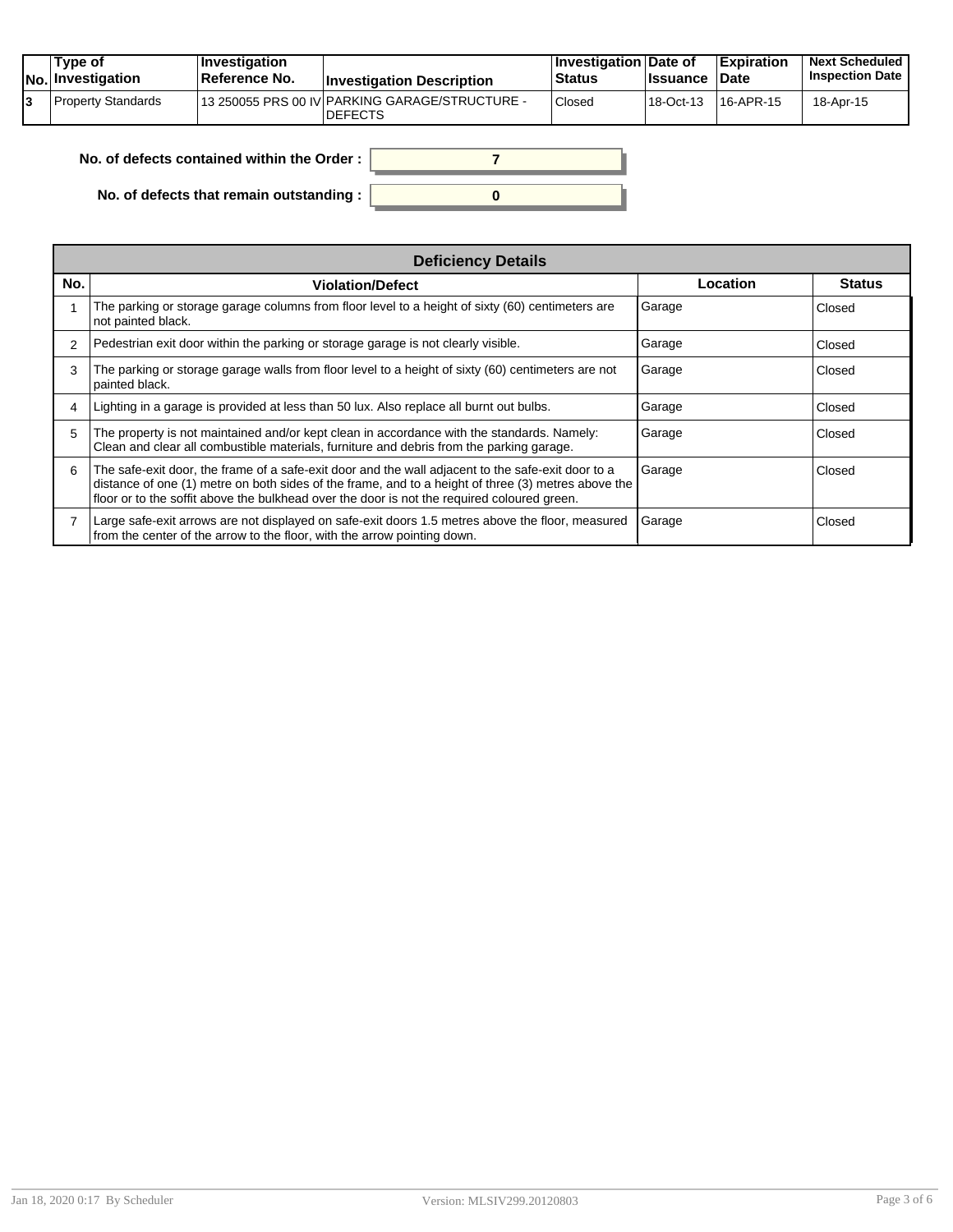|    | Type of<br><b>No. Investigation</b> | <b>Investigation</b><br>⊺Reference No. | <b>Investigation Description</b>                    | Investigation Date of<br><b>Status</b> | <b>Issuance</b> | <b>Expiration</b><br><b>Date</b> | <b>Next Scheduled</b><br><b>Inspection Date</b> |
|----|-------------------------------------|----------------------------------------|-----------------------------------------------------|----------------------------------------|-----------------|----------------------------------|-------------------------------------------------|
| 12 | Property Standards                  | 13 250050 PRS 00 IV                    | <b>INTERIOR COMMON ELEMENTS -</b><br><b>DEFECTS</b> | Closed                                 | 18-Oct-13       | 130-JUL-15                       |                                                 |

| No. of defects contained within the Order : $\vert$ |  |
|-----------------------------------------------------|--|
| No. of defects that remain outstanding : $\vert$    |  |

|                   | <b>Deficiency Details</b>                                                                                                                                                                                                                                                                 |                                      |                   |  |  |  |  |  |
|-------------------|-------------------------------------------------------------------------------------------------------------------------------------------------------------------------------------------------------------------------------------------------------------------------------------------|--------------------------------------|-------------------|--|--|--|--|--|
| No.               | <b>Violation/Defect</b>                                                                                                                                                                                                                                                                   | Location                             | <b>Status</b>     |  |  |  |  |  |
|                   | Floor(s) and/or floor covering(s) not maintained free from trip or other hazardous condition.<br>Namely: 1st floor electrical room. Remove all combustible materials and debris stored on the floor.                                                                                      | 1st Floor                            | Closed            |  |  |  |  |  |
| 2                 | Door hardware/devices are not maintained in good repair. Namely: 2nd floor south exit door. Door<br>is not closing properyly.                                                                                                                                                             | 2nd Floor                            | Closed            |  |  |  |  |  |
| 3                 | Door hardware/devices are not maintained in good repair. Namely: South side, 3rd floor exit door.<br>Defective hardware preventing the door from closing properly. Repairs required.                                                                                                      | 3rd Floor                            | Closed            |  |  |  |  |  |
| 4                 | Interior door(s), frames(s), glass pane(s), and/or hardware not maintained in good repair. Namely:<br>2nd floor. South stairway. Broken window panel. Repairs required.                                                                                                                   | 2nd floor                            | Closed            |  |  |  |  |  |
| 5                 | Elevator(s) is not maintained in a clean condition.                                                                                                                                                                                                                                       | <b>Elevator Floor</b>                | Closed            |  |  |  |  |  |
| 6                 | Exterior window(s) with broken/cracked glass. Namely: Front entrance door. Broken window.<br>Repairs required.                                                                                                                                                                            | <b>Front Door</b>                    | Closed            |  |  |  |  |  |
| $\overline{7}$    | Exit, public corridor or corridor is not equipped to provide illumination to an average level of not<br>less than 50 lux at floor or tread level. Namely: Hallway. Light meter readings at floor level are<br>below 50Lux.                                                                | Hallway                              | Closed            |  |  |  |  |  |
| 8                 | Floor and/or floor covering not kept in a clean and sanitary condition. Namely: Laundry room.<br>Floor needs cleaning.                                                                                                                                                                    | Laundry                              | Closed            |  |  |  |  |  |
| 9                 | Previously finished surface(s) in the public area of the property is not maintained in good repair.<br>Namely: Laundry Room. Peeling paint on wall. Repairs required/                                                                                                                     | Laundry Room                         | Closed            |  |  |  |  |  |
| 10                | Lighting in a laundry room and boiler room is provided at less than 200 lux. Also replace missing<br>bulbs and lens covers.                                                                                                                                                               | Laundry Room                         | Substantially Co. |  |  |  |  |  |
| 11                | An emergency contact sign is not posted and maintained in a prominent place in the front lobby or<br>entrance to the building.                                                                                                                                                            | Lobby                                | Closed            |  |  |  |  |  |
| $12 \overline{ }$ | Wall(s) not maintained free of holes, cracks, damaged and deteriorated materials. Namely: Tiles<br>missing on wall next to elevator.                                                                                                                                                      | Lobby                                | Closed            |  |  |  |  |  |
| 13                | Emergency contact sign does not indicate current name, address and telephone number of the<br>person responsible for the property and the name and telephone number of the authorized person<br>to contact in case of an emergency on a 24 hour basis.                                    | Lobby                                | Closed            |  |  |  |  |  |
| 14                | The emergency contact sign is not in lettering of not less than 12.7 millimetres in height.                                                                                                                                                                                               | Lobby                                | Closed            |  |  |  |  |  |
| 15                | Height of the guard for the exit stairs are less than 920 millimetres measured vertically to the top<br>of the guard from a line drawn through the outside edges of the stair nosings. Namely: North and<br>south stairway guards are less than 920mm.                                    | North and south stairway             | Substantially Co. |  |  |  |  |  |
| 16                | The stairs and/or other appurtenant attachments and/or their supporting structural members are<br>not maintained in good repair. Namely: Stairway. Deteriorated and defective stairway nosing.<br>Repairs required.                                                                       | Stairway                             | Closed            |  |  |  |  |  |
| 17                | Guard has openings of a size that does not prevent the passage of a sphere having a diameter<br>more than 100 millimetres. Namely: Stairway Landing and stairway guards.                                                                                                                  | Stairway Landing and stair<br>guards | Substantially Co. |  |  |  |  |  |
| 18                | Interior lighting fixtures or lamps are not maintained. Namely: South/North stairway. Replace all<br>burnt out bulbs in the stairway.                                                                                                                                                     | Stairway Lighting                    | Closed            |  |  |  |  |  |
| 19                | Previously finished wall(s) in the public area of the property are not renewed or refinished, when<br>necessary, to maintain a similar appearance. Namely: Stairway walls are marked and need<br>refinishing.                                                                             | Stairways                            | Closed            |  |  |  |  |  |
| 20                | Height of the guard for the exit stairs are less than 1,070 millimetres around landings. North and<br>south stairway.                                                                                                                                                                     | Stairways                            | Substantially Co  |  |  |  |  |  |
| 21                | The location and size of openings present a hazard as they are designed with members or<br>attachments between 140 millimetres and 900 millimetres above the level protected by the guard<br>which facilitate climbing. Namely: Landing and Stair Guards are climbable. Repairs required. | Stairways                            | Substantially Co  |  |  |  |  |  |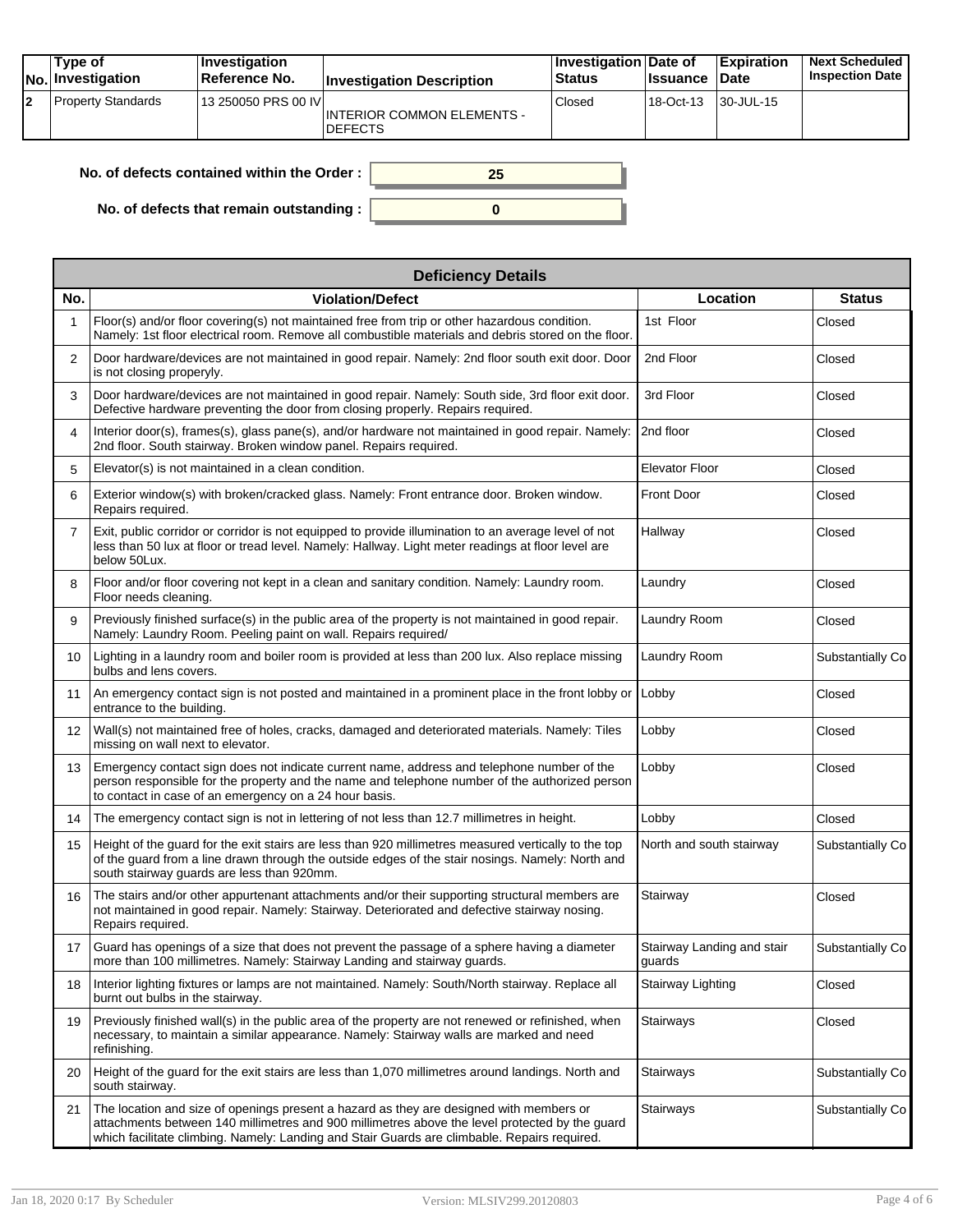| 22 | The lighting fixture is not protected from damage by the provision of wired glass or other suitable<br>means of protection. Namely: Throughout Stairways. All light fixtures must be protected by a lens<br>cover or wire cage.     | Stairways                  | Closed |
|----|-------------------------------------------------------------------------------------------------------------------------------------------------------------------------------------------------------------------------------------|----------------------------|--------|
| 23 | Floor and/or floor covering not kept in a clean and sanitary condition. Namely: Throughout<br>building. All corridors, elevator and laundry floors, to be cleaned and cleared of all debris/furniture.                              | Throughout Building        | Closed |
| 24 | Previously finished wall(s) where marks, stains, and/or other defacements have been removed<br>have not been refinished. Namely: Hallway walls throughout building.                                                                 | <b>Throughout Building</b> | Closed |
| 25 | Floor(s) and/or floor covering(s) not maintained free from trip or other hazardous condition.<br>Namely: All floor mats in front of apartment should be removed. It can be considered a trip hazard<br>in the case of an emergency. |                            | Closed |